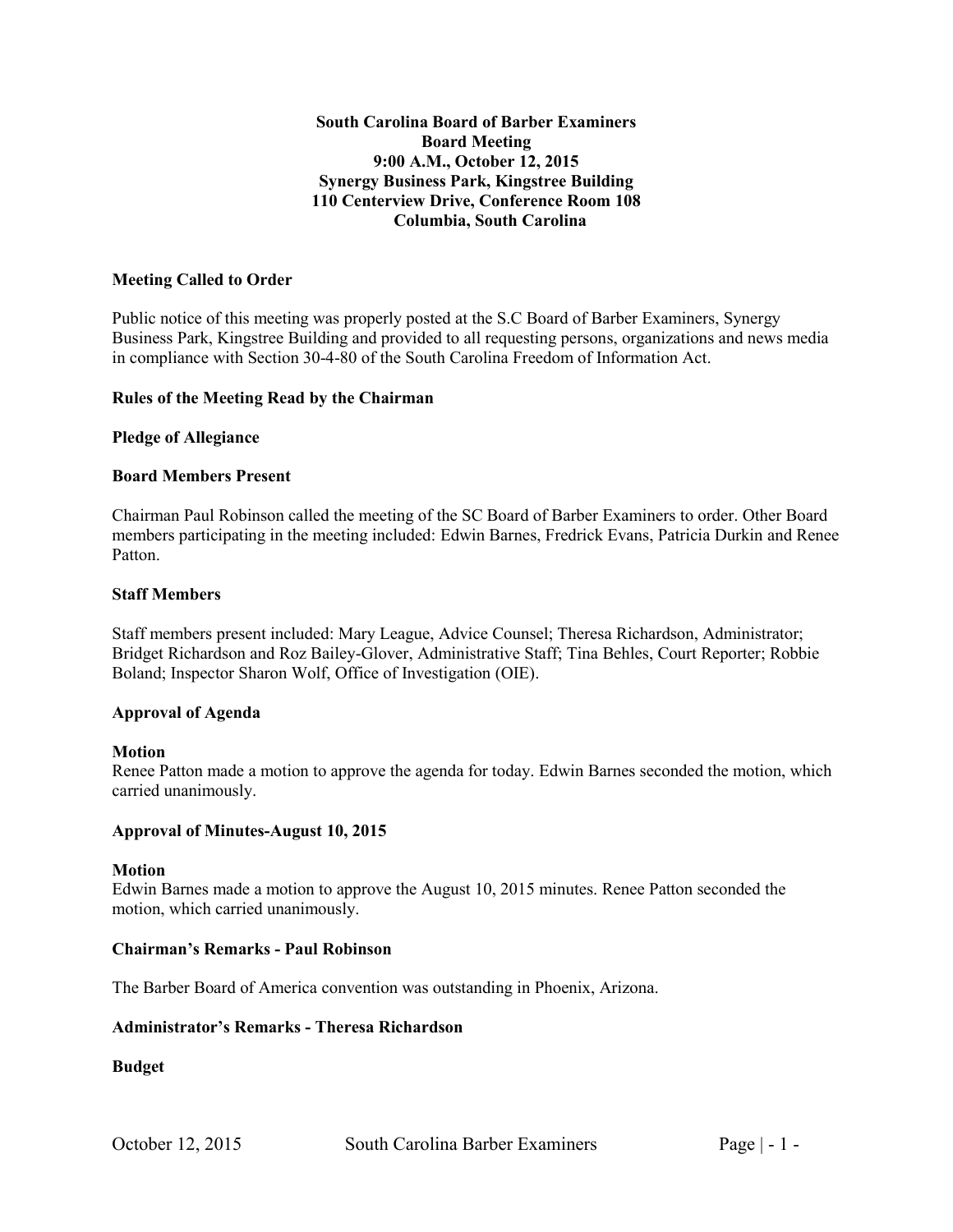Board is moving in the right direction. The deficit is down, due to the Board being in renewals. The Board should be in the black during the next cycle.

# **OIE Report- Sharon Wolf**

Sharon Wolf presented the OIE case report from January 1, 2015-October 7, 2015. There were a total of 41 cases received during the above time frame which included: 4 cases in active investigation, 3 closed cases, 23 cased marked do not open, 5 cases pending IRC. Additionally there were a total of 2 unknown, 10 allowing unlicensed person to practice, 1 failure to maintain/provide records, 2 fraud in obtaining license or credentials, 15 non-compliance with Statutes and Regulations, 11 non classified and 16 unlicensed practices. There were a total of 18 closed cased and 26 do not open cases.

# **IRC Report-Sharon Wolf**

Sharon Wolf presented the IRC report from September 29, 2015 citing 4 resolution guidelines and 1 letter of caution.

# **Motion**

Dr. Evans made a motion to approve the IRC report. Renee Patton seconded the motion which carried unanimously.

# **ODC Report- Theresa Richardson**

Theresa Richardson presented the ODC report stating that, as of September 16, 2015 there were 8 open cases, 6 pending actions, 2 pending hearing and 1 closed. After July 28, 2015, 1 case was closed.

# **Inspection Report- Robbie Boland**

Robbie Boland presented the inspection report stating that June of 2015 there were 74 shops where an inspection was attempted, 15 shops that were closed at the time of inspection and 59 shops were actually inspected. July of 2015 there were 87 shops where an inspection was attempted, 27 shops that were closed at the time of inspection and 60 shops were actually inspected. August of 2015 141 shops where an inspection was attempted, 29 shops that were closed at the time of inspection and 112 shops were inspected.

# **Update on Recent Changes in Statutes and Case Law**

# **Motion**

Dr. Evans made a motion to enter executive session to receive legal advice for recent changes in Statutes and Case Law. Renee Patton seconded the motion which carried unanimously.

# **Motion**

Dr. Evans made a motion to enter back into regular session. Renee Patton seconded the motion which carried unanimously.

During executive session legal advice was given for the recent changes in Statutes and Case Law. There were no motions made or votes taken while in executive session.

**Old Business** 

No old business

# **New Business**

October 12, 2015 South Carolina Barber Examiners Page | - 2 -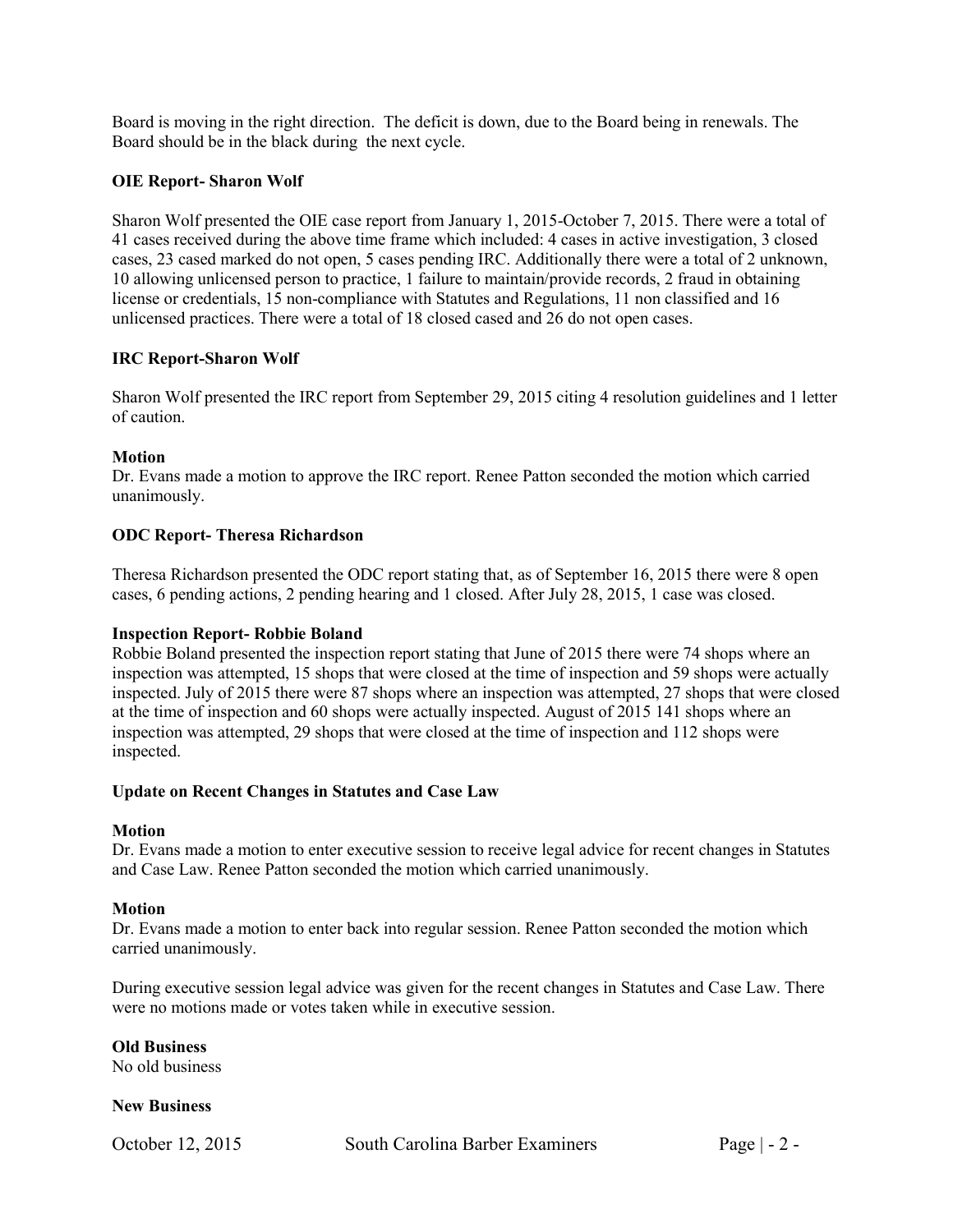# **Consideration of Proposed Regulation Changes**

17-51

# **Minimum Requirements for Licensing of Cosmetologists as Master Hair Care Specialists.**

1. The Board will issue crossover barber licenses to those licensed as cosmetologists by the South Carolina State Board of Cosmetology, who submit a completed application with the eighty-five (\$85.00) dollar application fee and proof of a current South Carolina cosmetologist license and a score of not less than seventy (70%) percent on the written examination for that license and with the total number of years experience and training prescribed hereunder, and thereafter perform satisfactorily in all portions of the practical examination prescribed by the Board.

2. Experience and training prerequisites to examinations.

(A) Five (5) years of work experience under a cosmetologist license.

(B) Four (4) years work experience under such a license and one hundred (100) hours of barber school training approved by the Board.

(C) Three (3) years work experience under such a license and two hundred (200) hours of barber school training approved by the Board.

(D) Any licensed cosmetologist with less than three (3) years experience must have three hundred fifty (350) hours of barber school training approved by the Board.

3. Any applicant failing any portion of the examination must complete fifty (50) hours of training in each portion failed and in a Board prescribed curriculum in a Board approved barber school, prior to reapplying and retaking the portion(s) of the examination failed.

The proposed changes are:

# **The Proposed changes are:**

17-51 Minimum Requirements for Licensing of Cosmetologists as Master Hair Care Specialists. 1. The Board will issue erossover barber master hair care specialist licenses to those licensed as cosmetologists by the South Carolina State Board of Cosmetology, who submit a completed application with the eighty-five (\$85.00) dollar application fee, proof of a current South Carolina cosmetologist license and performs satisfactorily in (passing score) all portions of the practical examination prescribed by the Board.

2. Experience and training prerequisite to examinations. (A) Any licensed cosmetologist with less than two (2) years experience must have 375 hours of barber school training approved by the Board. 3. Any applicant failing any portion of the examination must complete fifty (50) hours of training in each portion failed and in a Board approved barber school prior to reapplying and retaking the portion(s) of the examination failed.

Discussion ensued. Edwin Barnes wants the wording "performs satisfactorily" changed to "passing score" in section #1. Mr. Robinson proposed 375 hours should be added for barber school training. The Board explained that a licensed cosmetologist needs training in barbering techniques especially in how to administer a live shave. The best avenue is through barber school training and not through OJT. Renee Patton also stated Master Hair Care Specialists should be reflected as Cross-over Master Hair Care Specialist on the license, so that there is a distinction between barbers and those who have a cosmetologist license applying for a Barber Master Hair Care Specialist license. Theresa Richardson explained the word cross-over cannot be used as it is not a part of the statute; however, she suggested that it may make things easier for patrons and the licensing population to use the term "Master Barber" as it would be more recognizable and/or understood better. The Board would have to make a statute change in order to replace Master Hair Care Specialist with Master Barber- the licensing requirements would still be the same.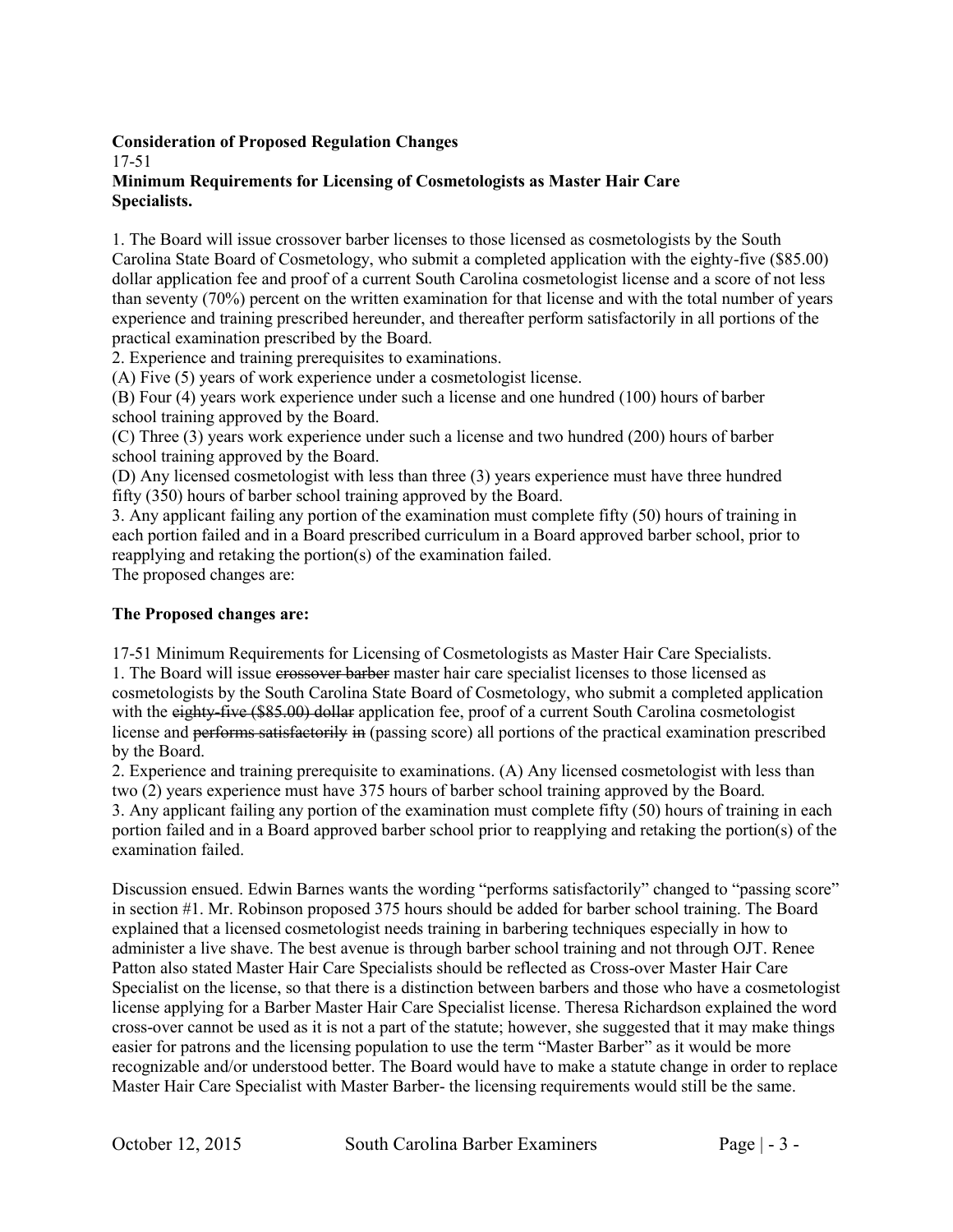### **Motion**

Renee Patton made a motion to table consideration of proposed regulation changes to the end of the meeting. Edwin Barnes seconded the motion which carried unanimously.

#### **Consideration of New School Opening**

### **Protégé Barber College-Okey Uzer and Shanita Peppers**

The planned opening date is the middle of November. The building is freestanding with 2500 square feet. The school has started the enrollment process. The school has one instructor and one substitute instructor.

#### **Motion**

Dr. Evans made a motion to approve Protégé Barber College pending inspection from a board member and inspector. Patricia Durkin seconded the motion which carried unanimously.

# **Park West Barber School –Deana Labriola, Timothy McIntosh Jr., Danielle Goodwin, Charlene McLeod and Cory Bell**

Park West Barber School is taking over ownership from Styletrends Barber and Hairstyling. The current 16 students and instructors will transition to Park West Barber School. Styletrends Barber and Hairstyling will close their doors on December 16, 2015 and Park West Barber School will open December 17, 2015. Charlene McLeod stated there are no students working on a third permit. The Board gave Theresa Richardson the ability to approve a third permit.

#### **Motion**

Dr. Evans made a motion to approve Park West Barber School pending inspection from a board member and inspector and enrollment list to administrator. Renee Patton seconded the motion which carried unanimously.

#### **Motion**

Renee Patton made a motion to allow Theresa Richardson to approved  $3<sup>rd</sup>$  or 4th student permit for Park West Barber School. The motion was only made for this one time. Dr. Evans seconded the motion which carried unanimously.

#### **Consideration for Licensure with Criminal Background History**

#### **Marquese Buchanan**

Mr. Buchanan appeared before the Board regarding the reinstatement of his registered barber license. Mr. Buchanan graduated from barber school in 1997. He allowed his registered barber license to lapse more than three years; therefore, he had to take the examination over. Mr. Buchanan is not currently on probation or parole with the State. No criminal activity took place within a barbershop. Mr. Buchanan stated that growing up allowed him to grow wisdom, so that he can provide for his family. Mr. Buchanan completed his parenting classes.

# **Motion**

Renee Patton made a motion for Mr. Buchanan's registered barber license to be reinstated. Dr. Evans seconded the motion which carried unanimously.

# **Ryan Salley**

October 12, 2015 South Carolina Barber Examiners Page | - 4 -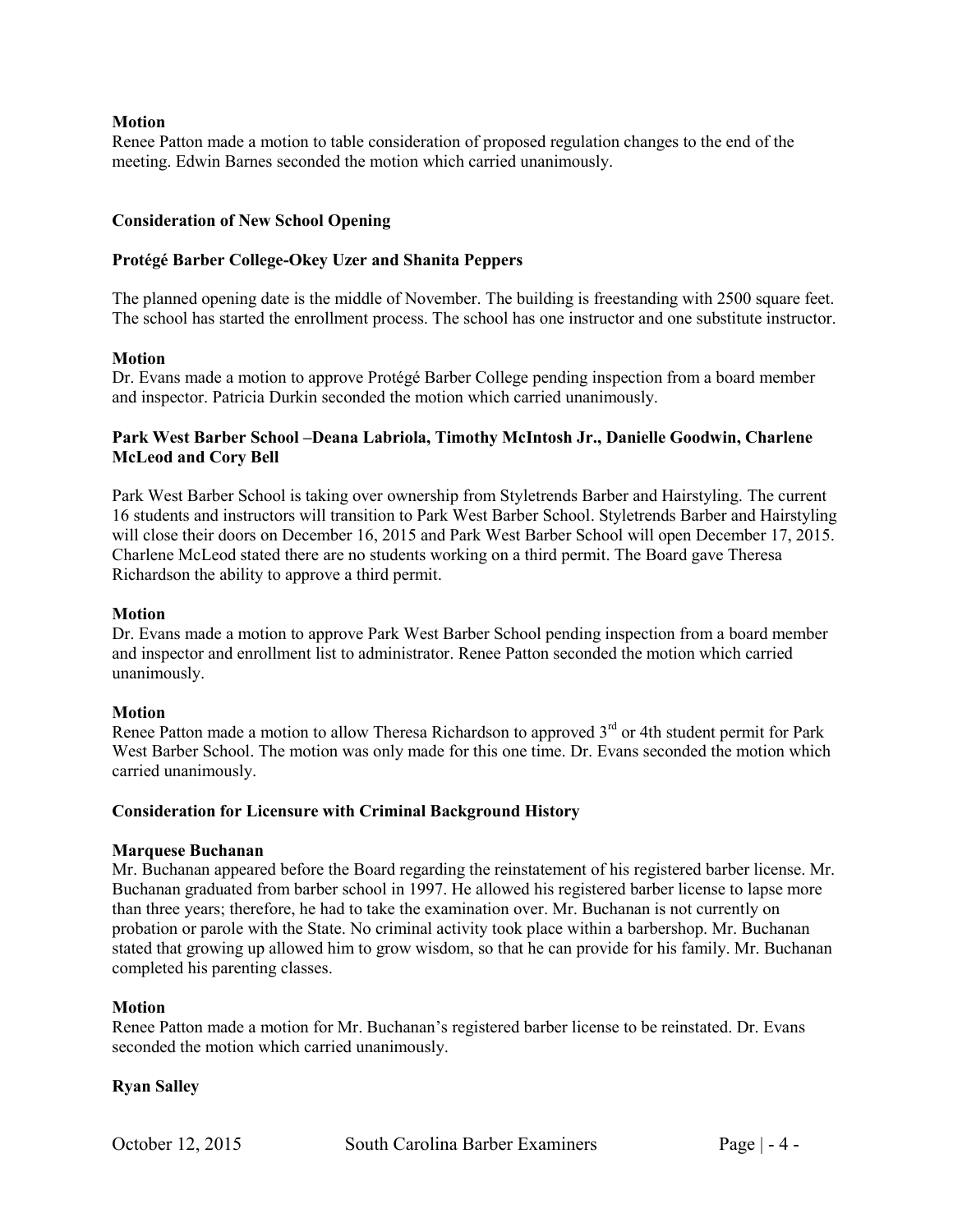Mr. Salley appeared before the Board regarding reinstatement of his master hair care license. Mr. Salley is currently on probation with the board until July 26, 2016. During his probation period, Mr. Salley committed new crimes and subsequently charged. Mr. Salley did not want to discuss his criminal background history. Mr. Salley stated the breach of trust charge didn't take place in a barbershop. Mr. Salley is registered as a sex offender.

# **Motion**

Renee Patton made a motion for Mr. Salley's license to not be reinstated. Application request is DEINED. Edwin Barnes seconded the motion which carried unanimously.

# **William Monahan**

Mr. Monahan appeared before the Board regarding the reinstatement of his registered barber license. Mr. Monahan received an 18 month sentence for a 2013 charge, but the sentence was suspended in drug court. Mr. Monahan missed drug court and was sentenced to serve 9 months in prison. Mr. Monahan was released from prison this year. Mr. Monahan is not currently on probation or parole with the State. No crimes occurred in a barbershop.

# **Motion**

Renee Patton made a motion to reinstate Mr. Monahan's barber license. Edwin Barnes seconded the motion which carried unanimously.

# **James Lane**

Mr. Lane appeared before the board to be licensed as a master hair care apprentice. Mr. Lane started barbering in prison. He stated he made a mistake and paid his debt to society. He is on probation with Community Supervision Program until December 2016.

# **Motion**

Renee Patton made a motion to grant Mr. Lane's a license with the following conditions: probation will be concurrent with the State probation until 2016, a sled report at the end of each year and provide the Board with which barbershop he will be working. Dr. Evans seconded the motion which carried unanimously.

# **Consideration for Third Student Permit**

# **Edward Williams/ Donnie Weston (Instructor) and Jessica Cook**

Mr. Williams appeared before the Board to obtain a third student permit. Mr. Williams stated the second permit was taken away due to the barber shop closing. Mr. Williams tried getting his transcript from the instructor but was unsuccessful. Mr. Williams stated that he has a total of 600 hours, but he does not have record of the hours. He only has proof of the 200 hours completed.

# **Motion**

Dr. Evans made a motion to approve the third permit. Renee Patton seconded the motion which carried unanimously.

# **Lutalo Olu Masimba Quow**

Mr. Quow appeared before the Board to obtain a third student permit. Due to military obligation Mr. Quow is requesting a third permit.

# **Motion**

Edwin Barnes made a motion to approve the third permit. Renee Patton seconded the motion which carried unanimously.

October 12, 2015 South Carolina Barber Examiners Page | - 5 -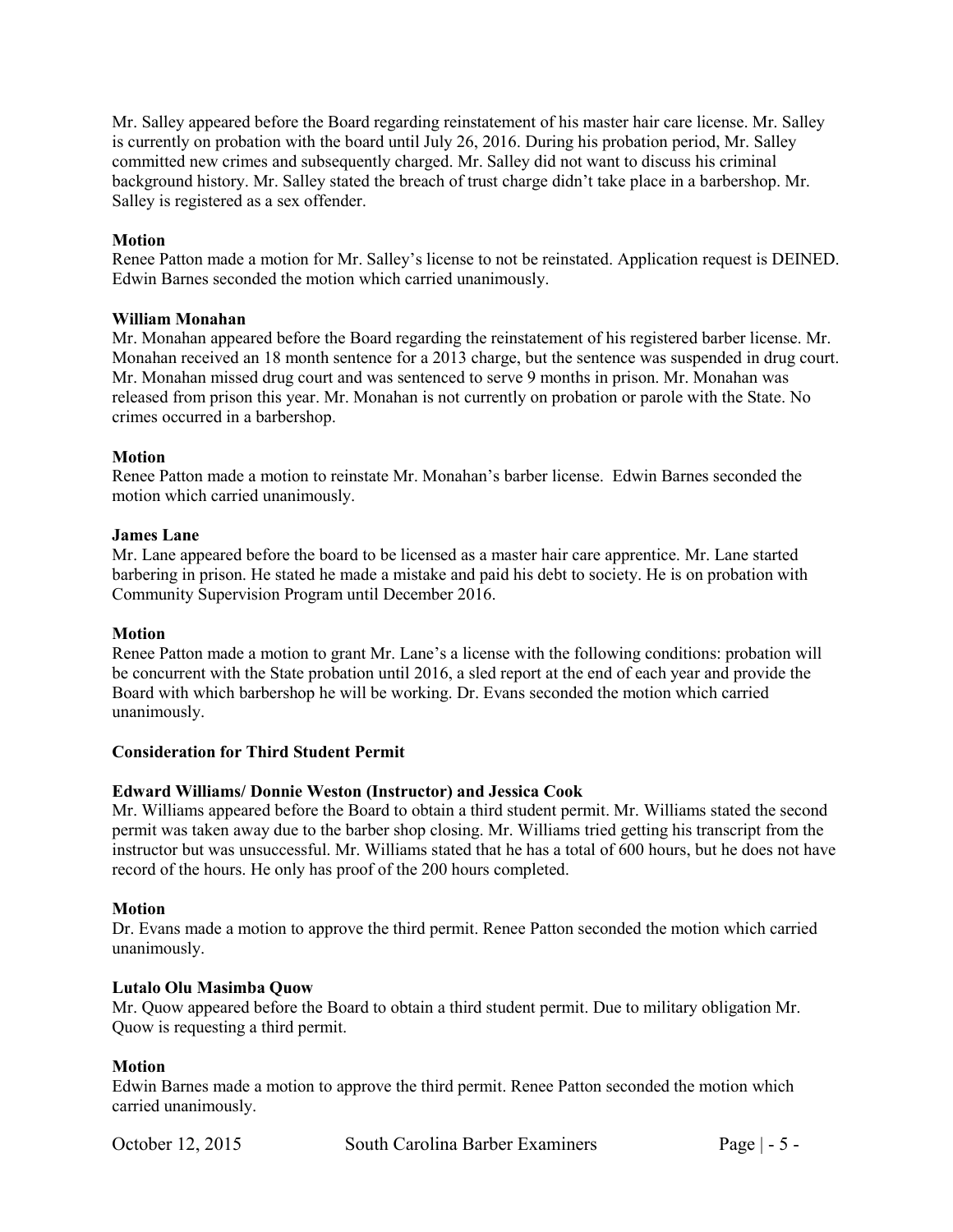# **Motion**

Edwin Barnes made a motion for staff to approve active military personnel requesting for third student permit. Renee Patton seconded the motion which carried unanimously.

#### **Consideration as an Additional Examination Site**

### **B-Unique Beauty & Barber Academy-Shanita Pepper/ Okey Uzer**

Testing site is just for information. The school is located in Greenville, SC. The school is in a 3000 square foot, 20(twenty) chairs, 5(five) shampoo bowls, 5(five) chairs, client floor area and classroom, 5(five) laid back chairs and huge parking lot.

#### **Motion**

Dr. Evans made a motion for B-Unique Beauty & Barber Academy testing site to be for information. Renee Patton seconded the motion which carried unanimously.

#### **Consideration to Continue Mock Shaving**

#### **Evans Correctional Center-Connie Taylor and Roland McFadden-**

Connie Taylor and Roland McFadden appeared before the Board to discuss the South Carolina Department of Correction security issues in reference to the live shave. Connie Taylor wants the Board to consider mock shaving for inmates. Connie Taylor stated that Professional Credential Services allowed 13(thirteen) inmates to take the examination using mock shaving in 2013. The South Carolina Department of Corrections will not allow inmates to use straight razors due to security issues. Connie Taylor stated that South Carolina Department of Correction Laws prohibits live shaving. Mr. Robinson, Theresa Richardson and Advice Counsel will correspond with South Carolina Department of Correction security department to educate them on the laws and regulation of the Barber Board. Mr. Robinson made the suggestion for inmates to take the live shave potion of the examination after being released from prison but it will be Professional Credential Services decision if they will allow inmates to take the live shave potion after being released. Connie asked the question: Do inmates have to provide a copy of their social security cards with their application? Theresa Richardson responded that she would talk with the Agency's General Counsel. Connie also asked about the protocol for inmates not available to sign monthly submission. Theresa Richardson responded by telling Connie Taylor, she must state the reason why the student was not able to sign the monthly submission.

# **Consideration of Proposed Regulation Changes (Tabled Agenda Item)**

Discussion ensued about the number of training hours and the way to differentiate cosmetologists from barbers.

#### **Motion**

Renee Patton made a motion to accept the proposed changes for Regulation 17-51 and add 375 hours for barber school training; change "performs satisfactorily" to "passing score"; and to change Master Hair Care Specialist to Master Barber in the statute when appropriate. Edwin Barnes seconded the motion which carried unanimously.

#### **Discussion**

No Discussion

# **Board Member Reports**